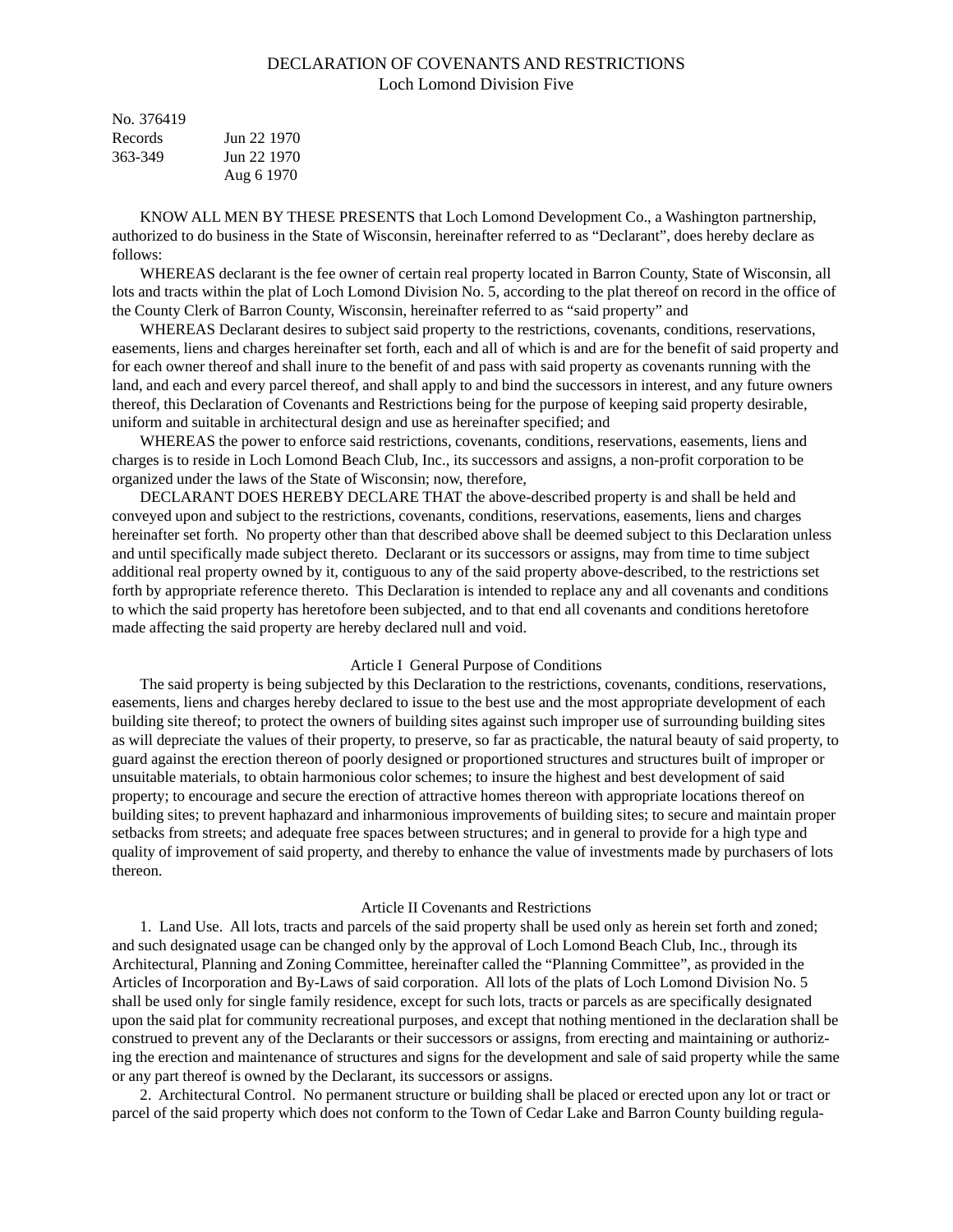tions and the requirements of the Planning Committee. No building shall be erected, placed or altered upon any lot, tract or parcel of the said property until the construction plans and specifications have been submitted to and approved in writing by the said Committee prior to the commencement of any construction. The work of construction of all buildings and structures shall be prosecuted diligently and continuously from commencement of construction until exteriors of such buildings and structures are completed and painted or otherwise suitably finished and within six months of commencement. All buildings and structures shall be new construction and no imitations of any materials shall be used for exterior finish, which shall be of wood, stone, brick, glass, steel, concrete, or a like material.

3. Building Site Limitations. No dwelling shall be permitted on any lot wherein the ground floor area of the structure shall be less than 650 square feet of enclosed living area. No dwelling shall exceed a maximum height of twenty-four feet from the original grade without written approval from the Planning Committee.

4. Setbacks. No building shall be located on any lot nearer than forty feet to the front lot line, nor nearer than twenty feet to any side street line, nor nearer than fifteen feet, to any interior property line; except there shall be a lake frontage setback on each lakeshore lot or parcel of not less than seventy-five (75) feet or the meander line as shown on the plat, whichever greater. Boathouses shall be constructed and located upon the lot in accordance with applicable state and local regulations. For the purpose of this covenant, eaves, steps and decks shall not be considered as a part of a building; Provided, however, that this shall not be construed to permit any portion of any structure or building upon one lot to encroach upon or over another lot not held in the same ownership.

5. Minimum Lot Size. No dwelling shall be erected or placed on any lot having an area of less than 20,000 square feet, in accordance with the regulations of the Town of Cedar Lake, Barron County, Wisconsin, or there applicable public agency.

6. Cuts and Fills and Utility, Sewerage and Drainage Easements. The right is reserved to construct and maintain public utilities on the streets and roads of the plat either above or below ground and to make all necessary slopes for cuts and fills upon the lots shown on the plat in the original grading of said streets or road, together with the right to drain the streets or roads over or across any lot or lots where water may take a natural course; and declarant further reserves perpetual easement five feet wide under, over and across the rear and sides of each lot, within, contiguous and parallel to the rear and side lot lines thereof, for the purpose of placing, laying, erecting, constructing, maintaining and operating, or of authorizing the placement, laying, erection, construction, maintenance and operation of utilities and sewerage and drainage systems. No change in the natural drainage shall be made by any lot owner without prior approval from the Planning Committee.

7. Nuisances. No noxious or offensive activity shall be carried on upon any of the said property, nor shall anything be done thereon which may be or become an annoyances or nuisance to the neighborhood.

8. Habitation of Temporary Structures. No structure of a temporary character, basement, tent, shack, garage, trailer or camper or any other outbuilding shall be used on any lot at any time as a permanent or seasonal residence or dwelling, except under a temporary written permit which may be granted upon specific time limitations of such use, in the discretion of the Planning Committee, providing such use is in compliance with local Health Department regulations.

9. Livestock. No animals, livestock or poultry of any kind shall be raised, bred or kept on any of said property, except that dogs, cats and other household pets may be kept provided they are not kept, bred or maintained for any commercial purpose, and provided such keeping does not constitute a nuisance as defined in Article II, Paragraph 7, herein.

10. Refuse. No lot shall be used or maintained as dumping ground for rubbish, refuse or garbage. Garbage or other waste shall not be kept excepting in sanitary containers. All incinerators and other equipment for the disposal or storage of such matter shall be kept in a clean and sanitary condition, and all incinerators shall be approved before installation or use by the Planning Committee and the Town of Cedar Lake, Wisconsin.

11. Sewerage Systems. No individual sewerage disposal system shall be permitted on any lot or upon any of the said property unless the system is designed, located and constructed in accordance with the requirements, standards and recommendations of the Town of Cedar Lake and Barron County Public Health Authorities. Approval of such system as installed shall be obtained from such Authorities. All septic tanks shall have a minimum capacity of 750 gallons.

12. Oil Drilling. Oil drilling, oil development operations, refining, mining operations of any kind, or quarrying, shall not be permitted upon, in or under any of the lots. Notwithstanding the restrictions set forth in the preceding sentence, Declarant may carry on such restricted activities, in its discretion.

13. Ground Cover. No person shall strip, remove or destroy ground cover, trees, bushes and the like whether natural or otherwise, from or upon said property; except as may be necessary in the construction of a dwelling and its appurtenances. This paragraph is in no way limited or qualified by the rights of the Club under paragraph 3 of Article III hereof.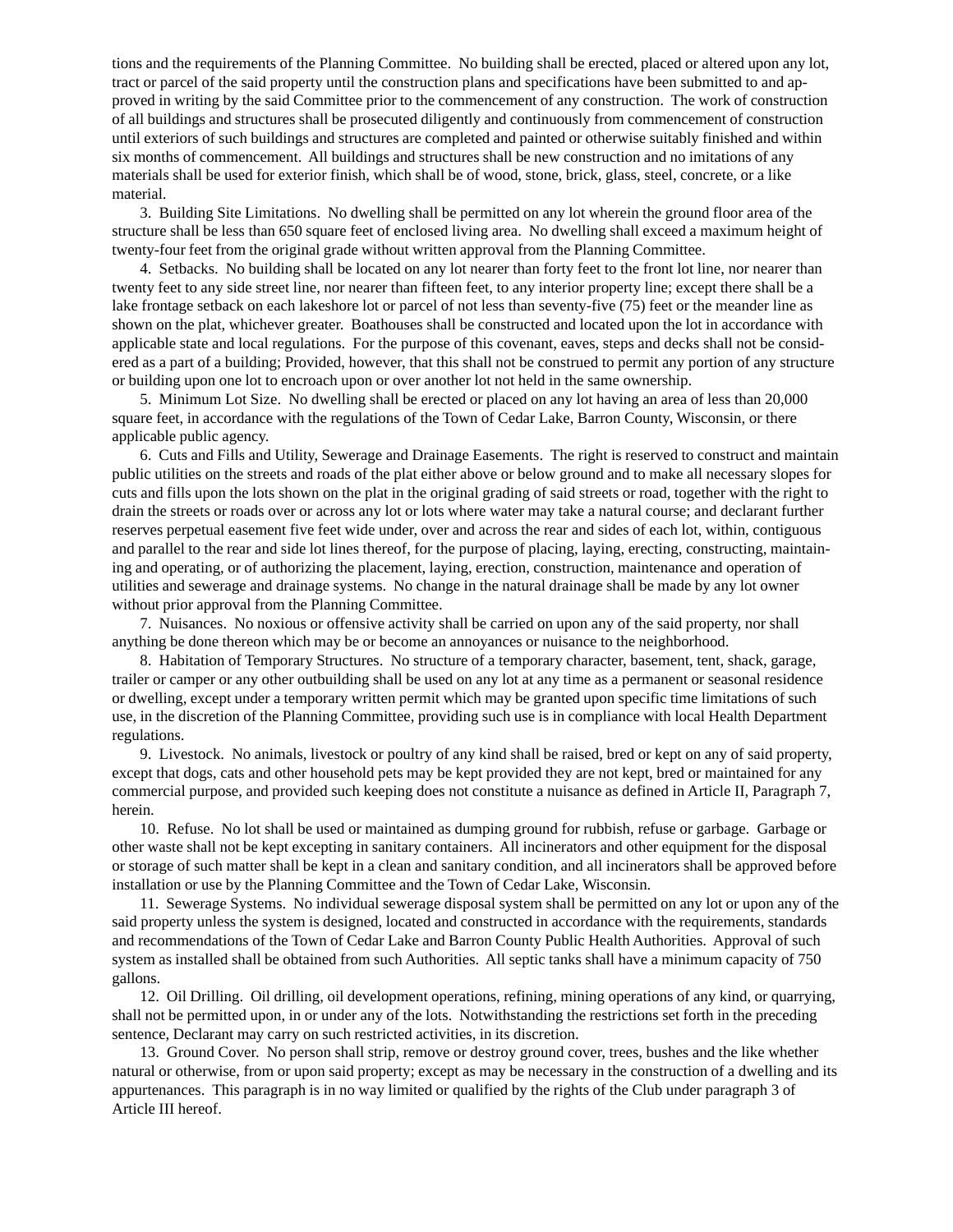14. Sale or Lease. None of the said property shall be occupied, leased, rented, conveyed or otherwise alienated, nor shall the title or possession thereof pass to another unless said property is occupied, leased, rented, conveyed or otherwise alienated or title or possession thereof pass subject to membership in Loch Lomond Beach Club, Inc., as provided in Article III, Paragraph 1 hereof.

15. Outlots. All parcels of land within said property that are designated as Outlots shall be for the exclusive recreational use of Loch Lomond Beach Club, Inc., and its members, and no building shall be built thereon that does not comply with any applicable State or Local regulations.

#### Article III Loch Lomond Beach Club, Inc.

1. Membership. The owner of each lot of the said property shall be a member of Lock Lomond Beach Club, Inc. Each member shall be entitled to one vote for each lot owned by or held under contract of sale to him, but no more than one vote per lot shall be cast regardless of the number of owners thereof.

2. Dues and Assessments. For the purpose of financing the activities of the Club, it is hereby declared that all the lots within the said property shall be annually assessed or charged at an initial amount of \$30.00 per year. The annual assessment (or dues) and the amount thereof shall be imposed only by affirmative vote of a majority of the Board of Directors of the Club. For each year after the initial year ending June 30, 1969, for which initial year the said assessment rate has been fixed hereby, and in the By-Laws of the Club. Such annual assessment, or dues, and the amount thereof shall be fixed by the Board of Directors at its meeting held in connection with the annual meting of the members of the Club to be held each year in June and shall be due and payable on or before the 15th day of August succeeding, and if not then paid shall thereafter be delinquent and bear interest at the rate of 6% per annum. Upon becoming delinquent such assessment or dues shall constitute a lien upon the property against which the same was levied, and the Club may file a statement of charges or assessment due in the office of the County Clerk of Barron County, Wisconsin. A release of said lien shall be filed by the Club on payment in full of said dues or assessments. Said lien may be enforced by the Club as may any lien on real property under the law; and if said lien is foreclosed the lot owner shall be liable for the costs and disbursements, including a reasonable attorney's fee, of the Club therein, all of which costs, disbursements and fees shall be secured by such lien; the purchasers of the lot within the said property by the acceptance of deeds therefore, whether from declarant or subsequent owners of any of said property, or by the signing of contracts to purchase the same shall become personally obligated to pay such dues or assessments, including interest, upon the lot or lots purchased or agreed to be purchased by them and shall be subject to the enforcement provisions outlined above.

3. Unkempt Lots. The Club shall have the right at all times to enter upon any lot of said property that is vacant or then unoccupied and after reasonable notice to the owner thereof do at the expense of the Club whatever is necessary to clean up and maintain the appearance thereon in a condition consistent with that of the other lots within said property.

#### Article IV Definitions

Wherever used in this Declaration, the following terms shall have meaning given them in this Article IV.

1. "Said Property" shall mean all the land encompassed within the plat of Loch Lomond Division No. 5, Barron County, Wisconsin.

2. "Declarant" shall mean the declarant signatory to this Declaration and its assigns and successors in interest so that it shall be clearly understood that such rights, privileges, and options as are herein reserved to or established for the Declarant are subject to assignment and transfer by it to the extent of its interest therein, and are in no way to be deemed limited to it alone or terminable by its such transfer or assignment.

3. "Club" shall mean Loch Lomond Beach Club, Inc., a Wisconsin non-profit corporation.

### Article V General Provisions

1. Term. These covenants and restrictions are to run with the land and shall be binding on all parties and persons claiming under them for a period of 25 years from the date this Declaration is recorded, after which time said covenants and restrictions shall be automatically extended for successive periods of ten years unless an instrument signed by a majority of the then owners of all lots within the said property has been recorded agreeing to extinguish or change said covenants and restrictions in whole or in part.

2. Inspection. Authorized representatives of the Club are hereby authorized to inspect any or all of said property at reasonable times for the purpose of aiding in the enforcement of these covenants and restrictions. Any inspection requiring entry into a structure shall be made only during daylight hours and upon 24 hours' notice to the owner or occupant thereof.

3. Enforcement. The Club is hereby charged with the authority and obligation for the enforcement of the terms of this Declaration. Enforcement may be by proceedings in equity or at law against any person or persons violating